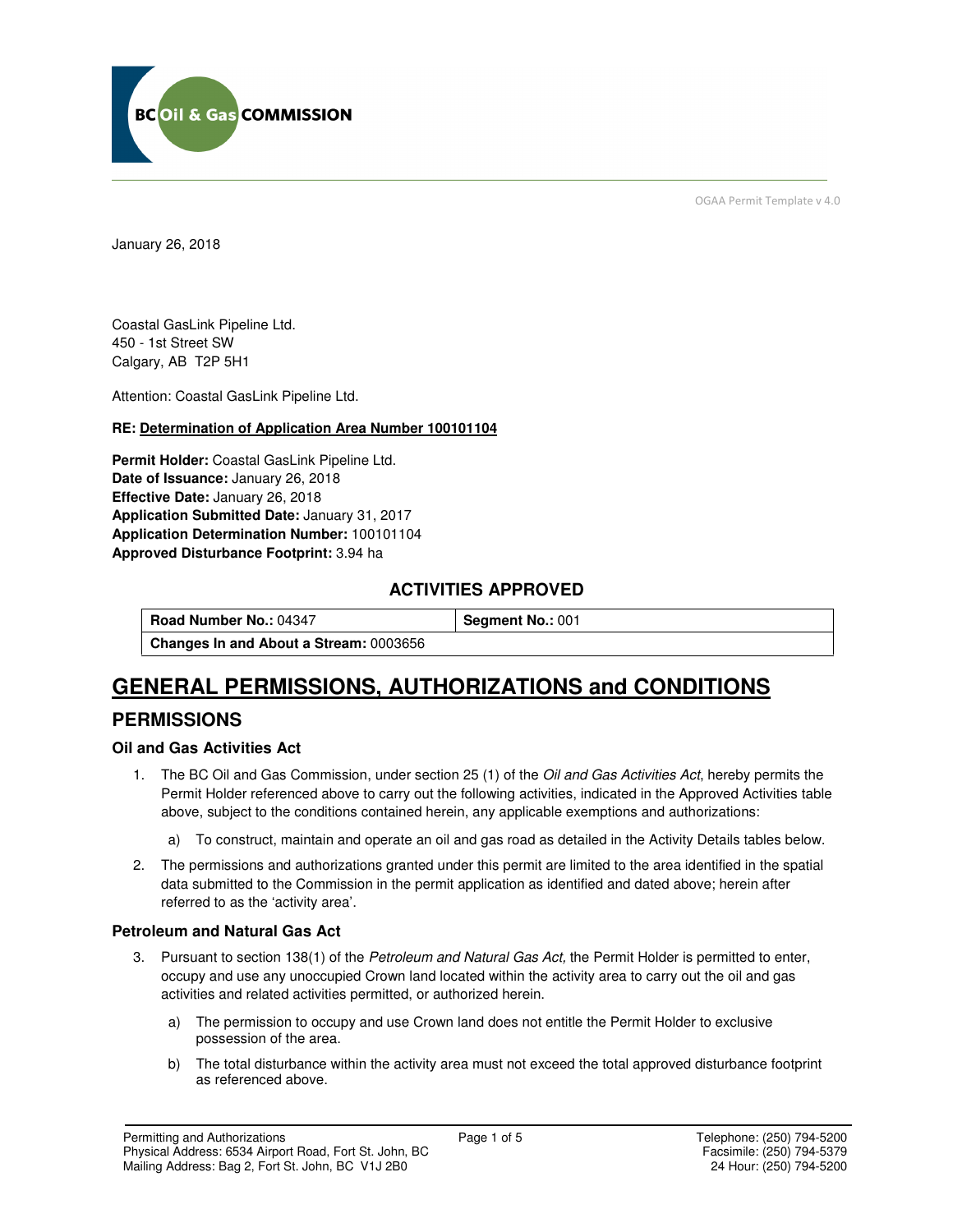# **AUTHORIZATIONS**

#### **Forest Act**

4. The Commission, pursuant to section 47.4 of the Forest Act, hereby authorizes the removal of Crown timber from the activity area under the cutting permits associated with the Master Licence(s) as follows:

 **Master Licence to Cut No.:** M02341

 **Cutting Permit No.:** 27

 **Timber Mark No.:** MTC059

 **Total New Cut:** 0.05 ha

 **Forest District**: (DPG) Prince George Natural Resource District

 **Region:** Interior

5. The cutting permits are deemed spent upon the submission of the post-construction plan or upon either the cancellation or expiry of the activities authorized under the permit.

## **CONDITIONS**

#### **Notification**

- 6. Within 60 days of the completion of construction activities under this permit, the Permit Holder must submit to the Commission a post-construction plan as a shapefile and PDF plan accurately identifying the location of the total area actually disturbed under this permit. The shapefile and plan must be submitted via eSubmission.
- 7. At least 5 (five) working days prior to the commencement of construction, the Permit Holder must provide a notice of works to any First Nation(s) who may have Aboriginal Interests identified, as per the BC First Nations Consultative Areas Database, within the area in which the works are to occur.

#### **General**

- 8. The rights granted by this permit in relation to unoccupied Crown land are subject to all subsisting grants to or rights of any person made or acquired under the Coal Act, Forest Act, Land Act, Mineral Tenure Act, Petroleum and Natural Gas Act, Range Act, Water Sustainability Act or Wildlife Act, or any extension or renewal of the same.
- 9. The Permit Holder must not assign, sublicense or permit any person other than its employees, contractors or representatives to use or occupy any Crown land within the activity area, other than its employees, contractors or representatives, without the Commission's written consent.
- 10. The Permit Holder must ensure that any Crown land within the activity area is maintained in a condition so as to minimize hazards, including but not limited to hazards associated with storage of materials and equipment.
- 11. The Permit Holder must ensure that any Crown land within the activity area is maintained free of garbage, debris and unused equipment.

#### **Environmental**

- 12. Construction activities must not result in rutting, compaction or erosion of soils that cannot be reasonably rehabilitated to similar levels of soil productivity that existed on the activity area prior to the construction activities taking place.
- 13. Any temporary access must be constructed and maintained in a manner that provides for proper surface drainage, prevents pooling on the surface, and maintains slope integrity.

#### **Clearing**

14. The Permit Holder is permitted to fell any trees located on Crown land within 1.5 tree lengths of the activity area that are considered to be a safety hazard according to Workers Compensation Act regulations and must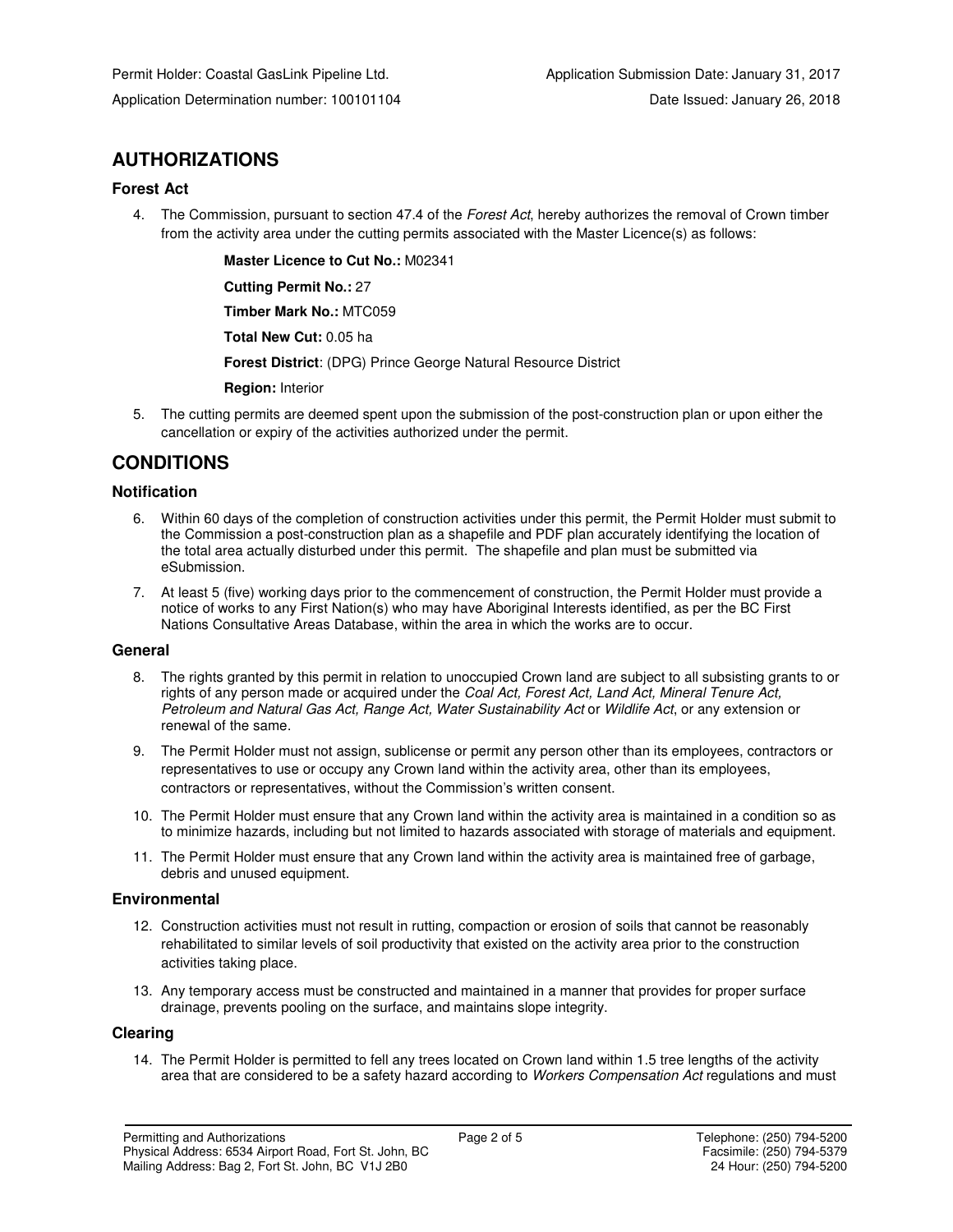be felled in order to eliminate the hazard. Trees or portions of these trees that can be accessed from the activity area without causing damage to standing timber may be harvested.

- 15. The holder of the cutting permit must pay to the government, stumpage and any waste billing determined in accordance with the terms of this authorization.
- 16. All harvested Crown Timber must be marked with the cutting permit's associated Timber Mark.
- 17. Any waste assessments applied under the Master Licence to Cut are subject to the merchantability specifications and monetary waste billing requirements in the Provincial Logging Residue and Waste Manual specific to the region associated with the Cutting Permit authorization.
- 18. Stumpage for Cutting Permit No. 27 will be calculated in accordance with the Interior Appraisal Manual as amended from time to time.

#### **Water Course Crossings and Works**

- 19. Stream, lake and wetland crossings must be constructed in accordance with the methods and any mitigations, as specified in the application.
- 20. In-stream activities within a fish bearing stream, lake or wetland must occur:
	- a) during the applicable reduced risk work windows as specified in the Region 7 Omineca Reduced Risk Timing Windows for Fish and Wildlife; or
	- b) in accordance with alternative timing and associated mitigation recommended by a Qualified Professional and accepted by the Commission; or
	- c) in accordance with an authorization or letter of advice from Fisheries and Oceans Canada that is provided to the Commission.
- 21. At any time, the Commission may suspend instream works authorized under this permit. Suspensions on instream works will remain in place until such time as the Commission notifies permit holders that works may resume. Reasons for suspension of works may include, but are not limited to, drought conditions and increased environmental or public safety risks.
- 22. Following initial construction, stream crossings are authorized for necessary road modification or maintenance activities on the activity area except for:
	- a) construction or replacement of a bridge or major culvert on a S1, S2, S3 or S5 stream;
	- b) installation of a closed bottom structure in a fish bearing stream;
	- c) excavation or grading of a stream bank or stream bed;
	- d) works within a Temperature Sensitive Stream established by order under s. 27 of the Environmental Protection and Management Regulation; or
	- e) works within a Fisheries Sensitive Watershed established by order under section 28 of the Environmental Protection and Management Regulation.
- 23. Stream crossings for roads must be constructed, maintained and deactivated according to the following requirements, as applicable:
	- a) Only bridges, culverts, ice bridges or snow fills may be constructed at stream crossings.
	- b) Snow fills must consist of clean snow and may only be located on streams that are dry or frozen to the bottom during the period of construction, maintenance and use. Where periodic thaws are anticipated, culverts must be installed to allow meltwater to pass through. Snow fill and any installed culverts must be removed prior to spring snow melt.
	- c) Ice bridges on fish bearing streams may only be constructed where sufficient water depth and stream flows prevent the bridge structure from coming in contact with the stream bottom.
	- d) Water applied to construct an ice bridge on a water body must be sourced in accordance with the Water Sustainability Act unless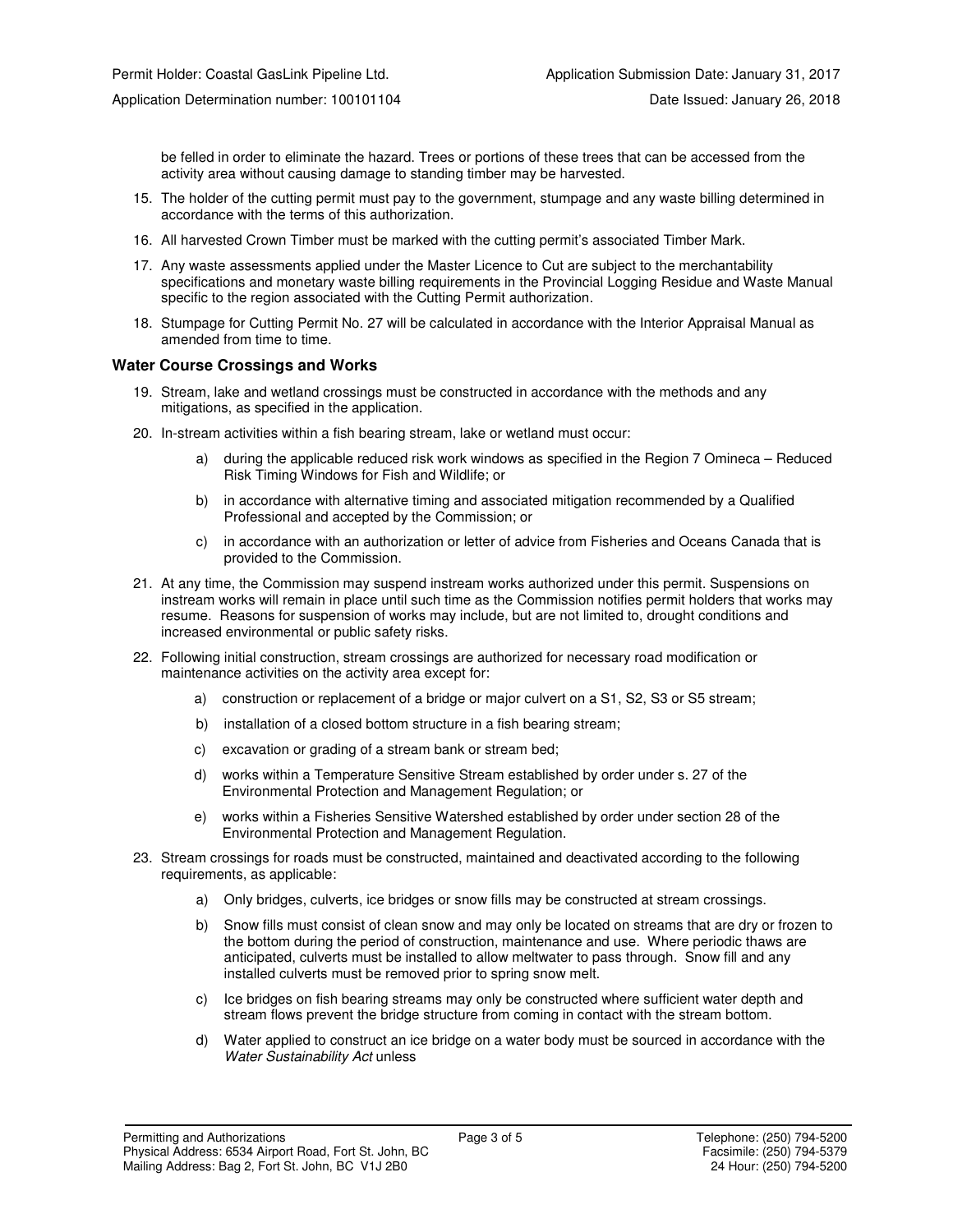- (i) the water body is a stream with a stream channel width of at least 5 metres and is not designated as a sensitive stream under the Fish Protection Act, or has a riparian class of W1, W3, or L1,
- (ii) the water is sourced from the same water body proximal to the location on which the ice bridge is constructed,
- (iii) the water body is not within the boundaries of a public park,
- (iv) pump intakes do not disturb beds of streams or wetlands except as necessary for the safe installation and operation of equipment, and are screened with a maximum mesh size and approach velocity in accordance with the Fisheries and Oceans Canada Freshwater Intake End-of-Pipe Fish Screen Guideline, and
	- (a) where the water body is a stream, the flow of water in the stream at the time and location of pumping exceeds 60 litres per second and the instantaneous pumping rate does not exceed 1% of the water flowing in the water body at the time and location the pumping occurs, or
	- (b) where the water body is a lake or pond, the cumulative volume of water withdrawn does not exceed 10 cm of lake or pond depth, calculated as the product of lake or pond surface area x 10 cm;
- e) Bridge or culvert abutments, footings and scour protection must be located outside the natural stream channel and must not constrict the channel width.
- f) Equipment used for activities under this Permit must not be situated in a stream channel unless it is dry or frozen to the bottom at the time of the activity.
- 24. Wetland crossings must be constructed, maintained and removed in accordance with the following:
	- a) Organic cover within and adjacent to the wetland must be retained;
	- b) Minimize erosion or release of sediment within the wetland;
	- c) Any padding materials must be placed on the wetland surface only and must not be used for infilling;
	- d) Any padding materials must be removed as soon as practicable following construction, considering weather and ground conditions; and
	- e) The wetland, including banks and bed, must be restored, to the extent practicable, to the condition that existed before the crossing was initiated.

#### **Archaeology**

- 25. An Archaeological Impact Assessment (AIA) is required for the proposed development area prior to any development activities taking place.
- 26. An AIA report must be submitted to the Commission as soon as practicable.
- 27. If artifacts, features, materials or things protected under section 13(2) of the Heritage Conservation Act are identified the Permit Holder must, unless the Permit Holder holds a permit under section 12 of the Heritage Conservation Act issued by the Commission in respect of that artifact, feature, material or thing:
	- a) immediately cease all work in the vicinity of the artifacts, features, materials or things;
	- b) immediately notify the Commission and the Archaeology Branch of the Ministry of Forests, Lands and Natural Resource Operations
	- c) refrain from resuming work in the vicinity of the artifacts, features, materials or things except in accordance with an appropriate mitigation plan that has been prepared in accordance with the Heritage Conservation Act and approved by the Archaeology Branch of the Ministry of Forests, Lands and Natural Resource Operations.